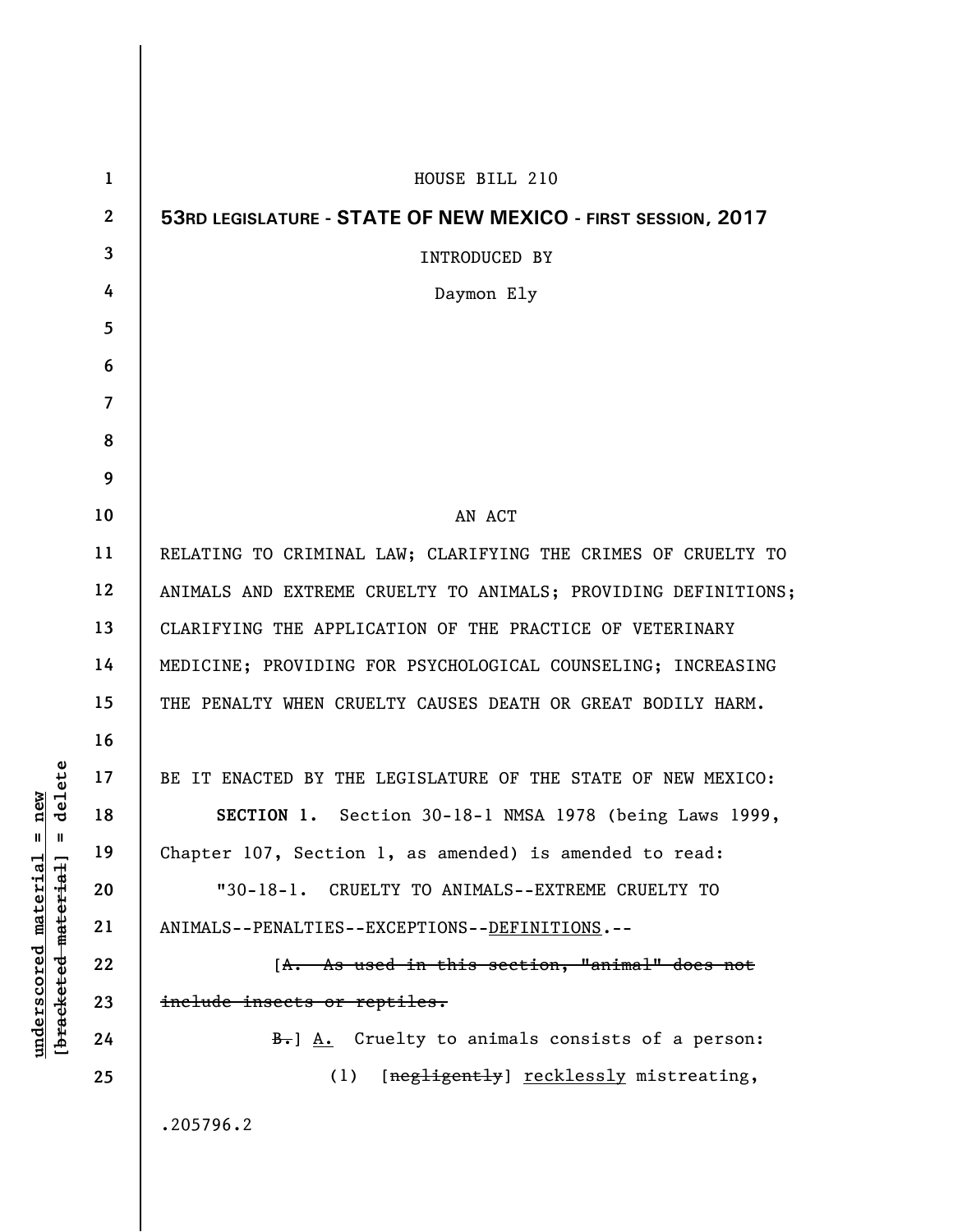**1 2 3 4 5 6 7 8 9 10 11 12 13 14 15 16 17 18 19 20 21 22 23 24 25**  injuring [killing without lawful justification] or tormenting an animal;  $[ $\sigma$ **r**]$ (2) recklessly or intentionally abandoning an animal under that person's custody or control; or (3) recklessly or intentionally failing to provide necessary sustenance to an animal [under] that has been willingly accepted into that person's custody or control. [C. As used in Subsection B of this section, "lawful justification" means: (1) humanely destroying a sick or injured animal; or (2) protecting a person or animal from death or injury due to an attack by another animal. **D.**] **B.** Whoever commits cruelty to animals is guilty of a misdemeanor and shall be sentenced pursuant to the provisions of Section 31-19-1 NMSA 1978. Upon a fourth or subsequent conviction for committing cruelty to animals, the offender is guilty of a fourth degree felony and shall be sentenced pursuant to the provisions of Section 31-18-15 NMSA 1978. C. Whoever commits cruelty to animals that causes death or great bodily harm to the animal is guilty of a fourth degree felony and shall be sentenced pursuant to the provisions of Section 31-18-15 NMSA 1978. [E.] D. Extreme cruelty to animals consists of a

.205796.2

**underscored material = new [bracketed material] = delete**

 $\frac{1}{2}$  intereted material = delete  $underscored material = new$ 

 $- 2 -$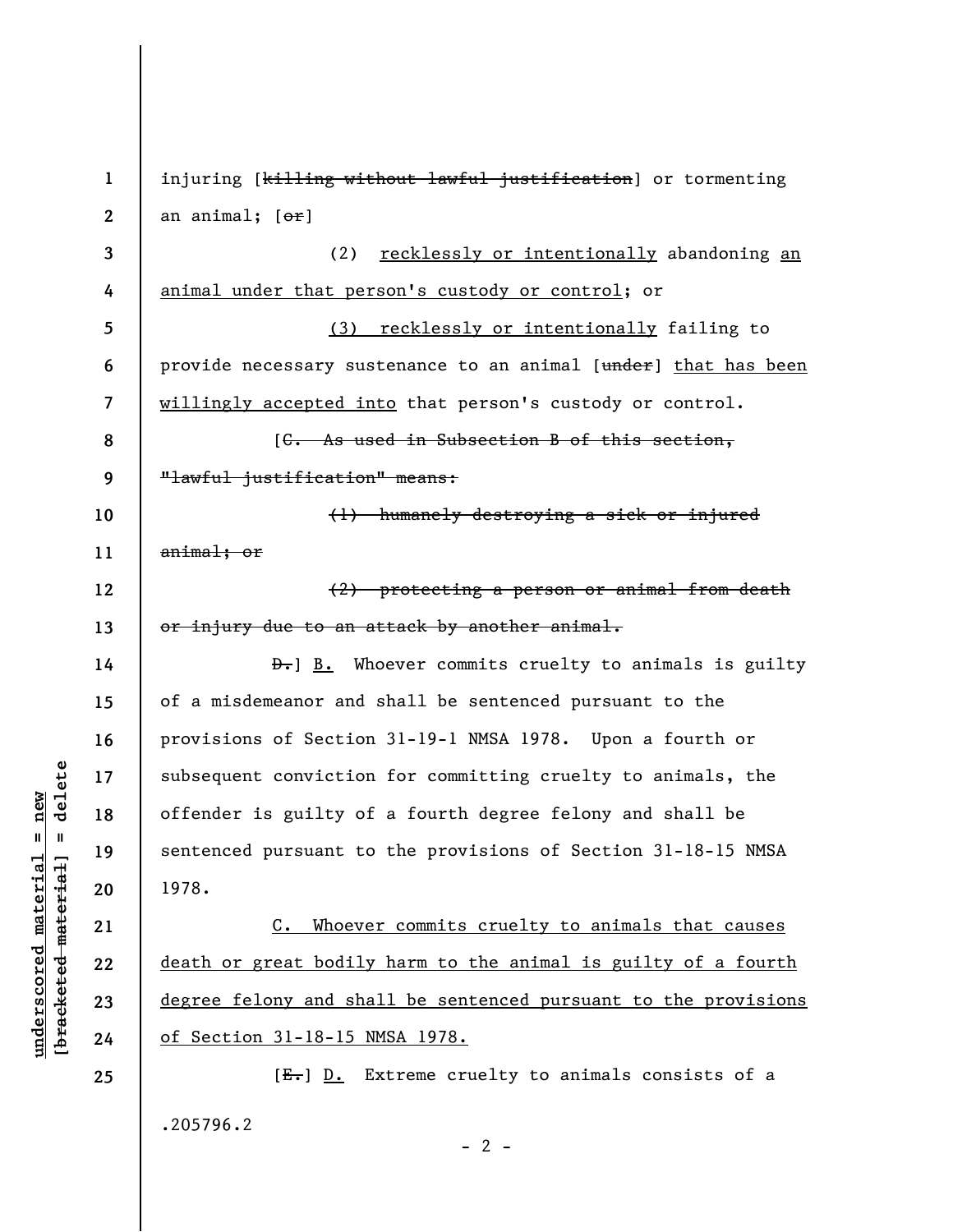person:

**1** 

**2 3 4 5 6 7 8 9 10 11 12 13 14 15 16 17 18 19 20 21**  (1) intentionally or maliciously [torturing, mutilating, injuring or poisoning] mistreating an animal; or (2) intentionally or maliciously killing an animal without lawful justification.  $[F-]$   $E.$  Whoever commits extreme cruelty to animals is guilty of a fourth degree felony and shall be sentenced pursuant to the provisions of Section 31-18-15 NMSA 1978.  $[G<sub>r</sub>]$   $\underline{F.}$  The court may order a person convicted for committing cruelty to animals to participate in an animal cruelty prevention program or an animal cruelty education program. The court may also order a person convicted for committing cruelty to animals [or extreme cruelty to animals] to obtain psychological counseling for treatment of a mental health disorder if, in the court's judgment, the mental health disorder contributed to the commission of the criminal offense. The court shall order a person convicted of extreme cruelty to animals to obtain psychological counseling. The offender shall bear the expense of participating in an animal cruelty prevention program, animal cruelty education program or psychological counseling ordered by the court.

[H.] G. If a child is adjudicated of cruelty to animals, the court shall order an assessment and any necessary psychological counseling or treatment of the child.

 $[\frac{1}{\sqrt{1}}]$  H. The provisions of this section do not apply .205796.2  $-3 -$ 

 $\frac{1}{2}$  bracketed material = delete **[bracketed material] = delete**  $anderscored material = new$ **underscored material = new**

**25** 

**22** 

**23** 

**24**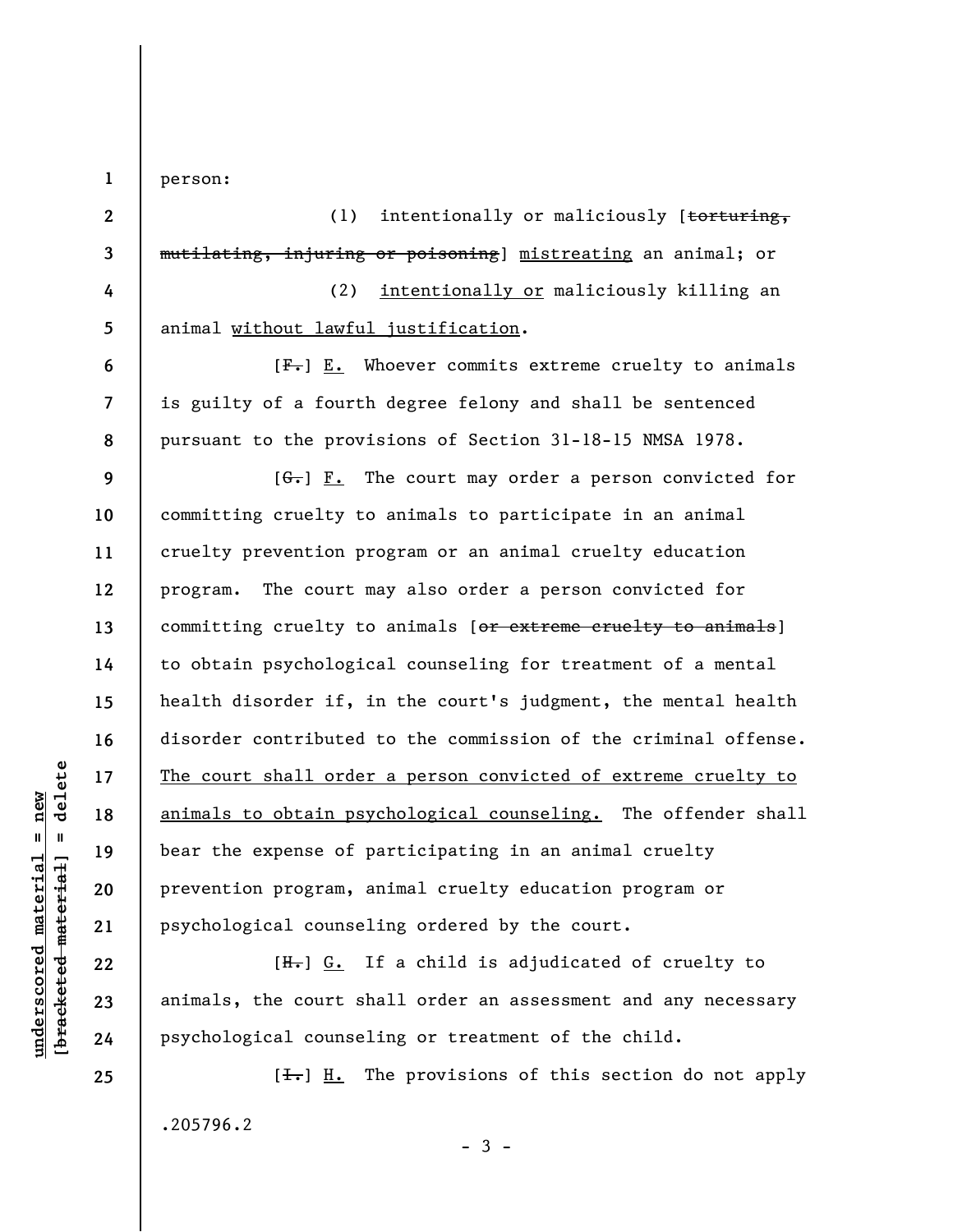**1 2 3 4 5 6 7 8 9 10 11 12 13 14 15 16 17 18 19 20 21 22 23 24 25**  to: (1) fishing, hunting, falconry, taking and trapping, as provided in Chapter 17 NMSA 1978; (2) the practice of veterinary medicine, as provided in [Chapter 61, Article 14 NMSA 1978] the Veterinary Practice Act, when the practice is in accordance with commonly accepted veterinary practices; (3) rodent or pest control, as provided in Chapter 77, Article 15 NMSA 1978; (4) the treatment of livestock and other animals used on farms, [and] ranches and dairies for the production of food, fiber or other agricultural products, when the treatment is in accordance with commonly accepted agricultural animal husbandry practices; (5) the use of commonly accepted Mexican and American rodeo practices, unless otherwise prohibited by law; (6) research facilities [Hicensed] registered pursuant to [the provisions of] 7 U.S.C. Section 2136, except when knowingly operating outside provisions governing the treatment of animals of a research or maintenance protocol approved by the institutional animal care and use committee of the facility; or (7) other [similar] activities not otherwise prohibited by law. I. If there is a dispute as to what constitutes .205796.2

 $\frac{1}{2}$  bracketed material = delete **[bracketed material] = delete**  $underscored material = new$ **underscored material = new**

- 4 -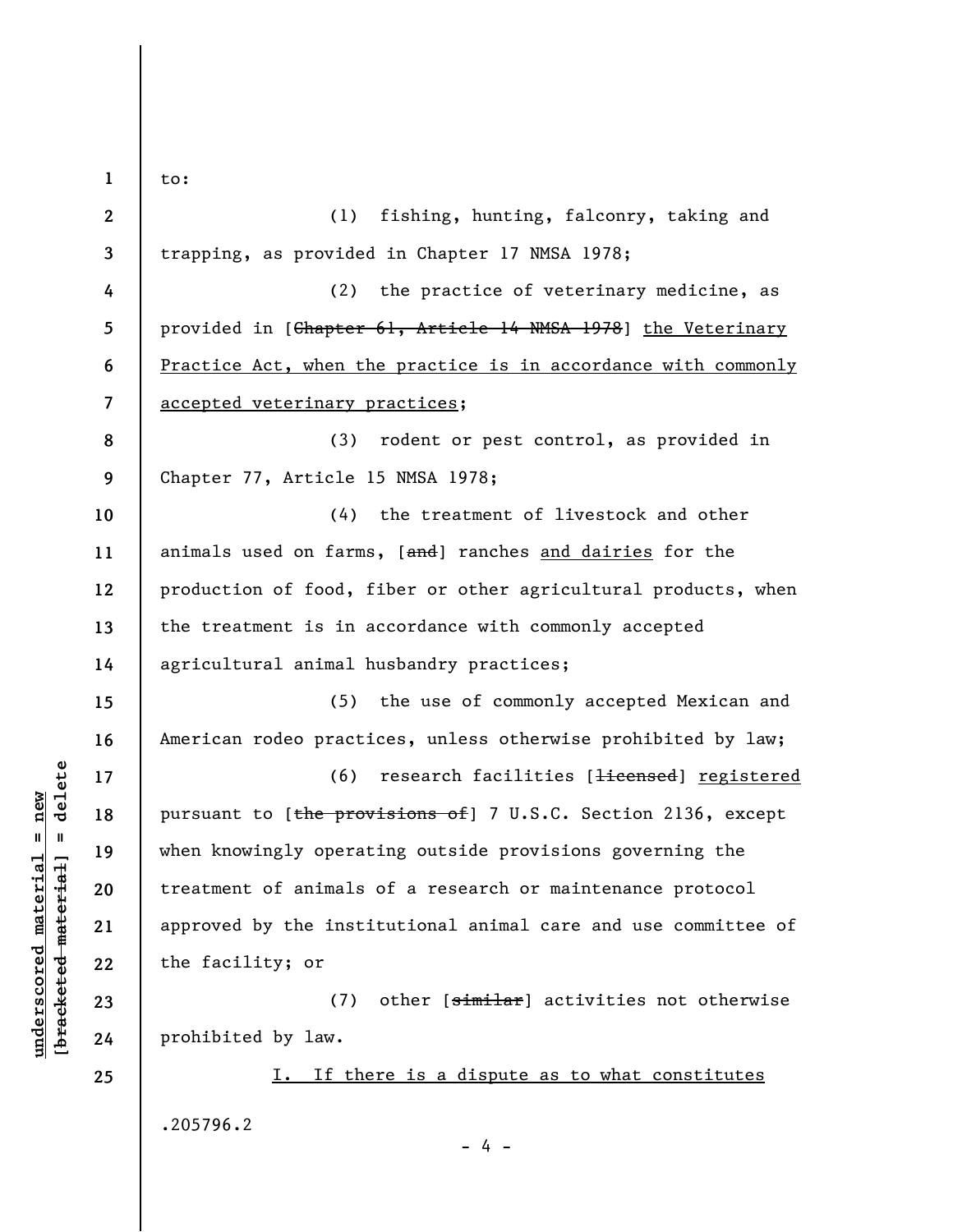**1 2 3 4 5 6 7 8 9 10 11 12 13 14 15 16 17 18 19 20 21 22 23 24 25**  commonly accepted veterinary practices, the board of veterinary medicine shall hold a hearing to determine if the practice in question is a commonly accepted veterinary practice. J. If there is a dispute as to what constitutes commonly accepted agricultural animal husbandry practices or commonly accepted rodeo practices, the New Mexico livestock board shall hold a hearing to determine if the practice in question is a commonly accepted agricultural animal husbandry practice or commonly accepted rodeo practice. K. As used in this section: (1) "abandoning" means leaving or casting out an animal and failing to provide or ensure necessary sustenance; (2) "animal" means all vertebrates except for humans and noncaptive snakes; (3) "great bodily harm" means an injury that creates a high probability of death, that causes serious disfigurement or that results in permanent or protracted loss or impairment of the function of any member or organ of the body; (4) "lawful justification" means: (a) humanely destroying a sick or injured animal; or (b) protecting a person or animal from death or injury due to an attack by another animal; .205796.2  $- 5 -$ 

**underscored material = new [bracketed material] = delete**

 $b$ racketed material] = delete  $underscored material = new$